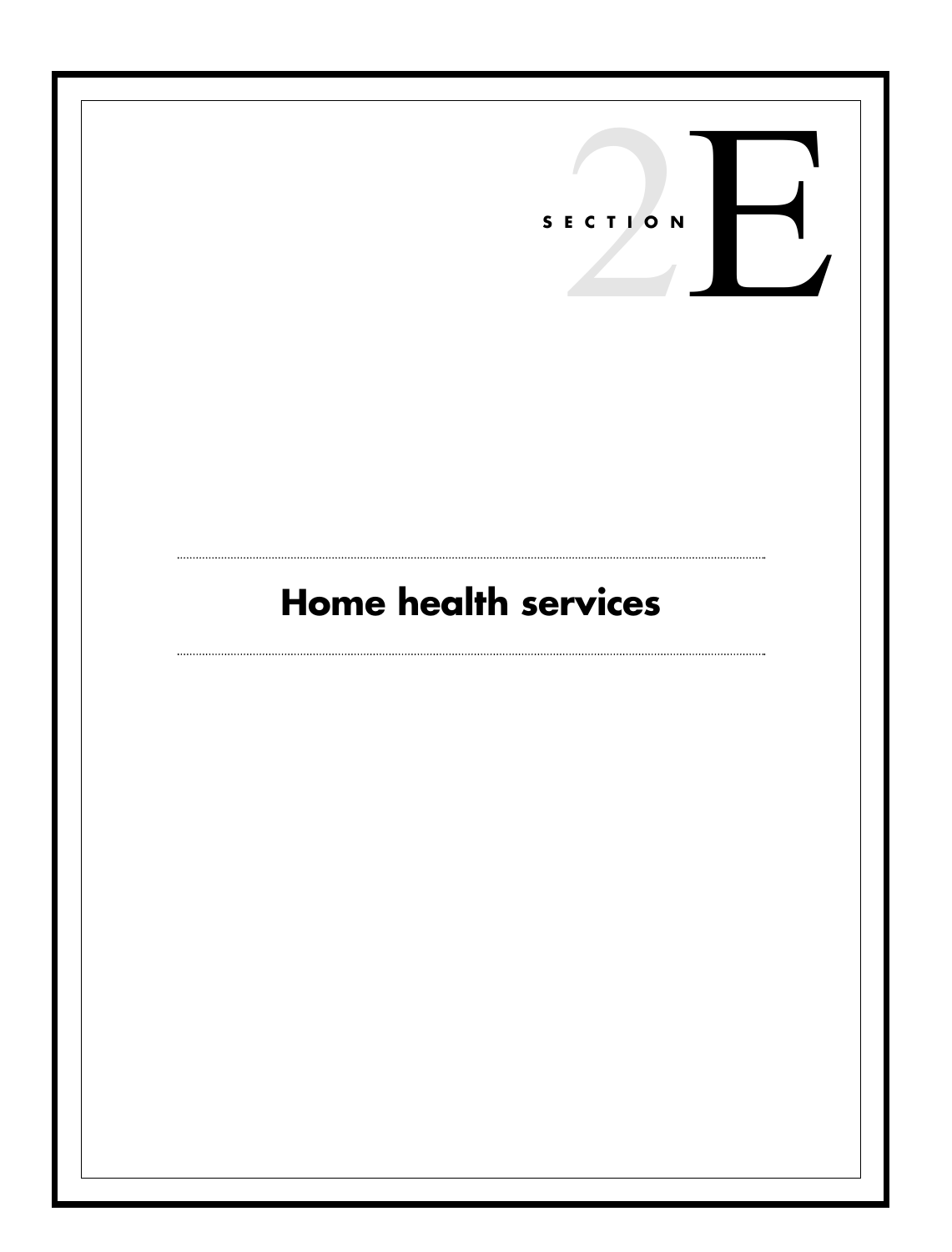| R.                                                                                                                                   |                                                                                                                                                   |                                                                                                                      |  |  | E C O M M E N D A T I O |  |  |  |  |  |  |  | N |  |
|--------------------------------------------------------------------------------------------------------------------------------------|---------------------------------------------------------------------------------------------------------------------------------------------------|----------------------------------------------------------------------------------------------------------------------|--|--|-------------------------|--|--|--|--|--|--|--|---|--|
| 2E-1<br>The Congress should extend for two years the 10 percent add-on payments for home health<br>services provided in rural areas. |                                                                                                                                                   |                                                                                                                      |  |  |                         |  |  |  |  |  |  |  |   |  |
| *YES: 14 . NO: 0 . NOT VOTING: 0 . ABSENT: 3                                                                                         |                                                                                                                                                   |                                                                                                                      |  |  |                         |  |  |  |  |  |  |  |   |  |
|                                                                                                                                      | <b>2E-2</b> The Congress should update home health payments by market basket for fiscal year 2003.<br>YES: 14 . NO: 0 . NOT VOTING: 0 . ABSENT: 3 |                                                                                                                      |  |  |                         |  |  |  |  |  |  |  |   |  |
| $2E-3$                                                                                                                               |                                                                                                                                                   | The Congress should eliminate the payment cut for home health services scheduled for<br>October 2002 in current law. |  |  |                         |  |  |  |  |  |  |  |   |  |
| YES: 14 • NO: 0 • NOT VOTING: 0 • ABSENT: 3                                                                                          |                                                                                                                                                   |                                                                                                                      |  |  |                         |  |  |  |  |  |  |  |   |  |
| *COMMISSIONERS' VOTING RESULTS                                                                                                       |                                                                                                                                                   |                                                                                                                      |  |  |                         |  |  |  |  |  |  |  |   |  |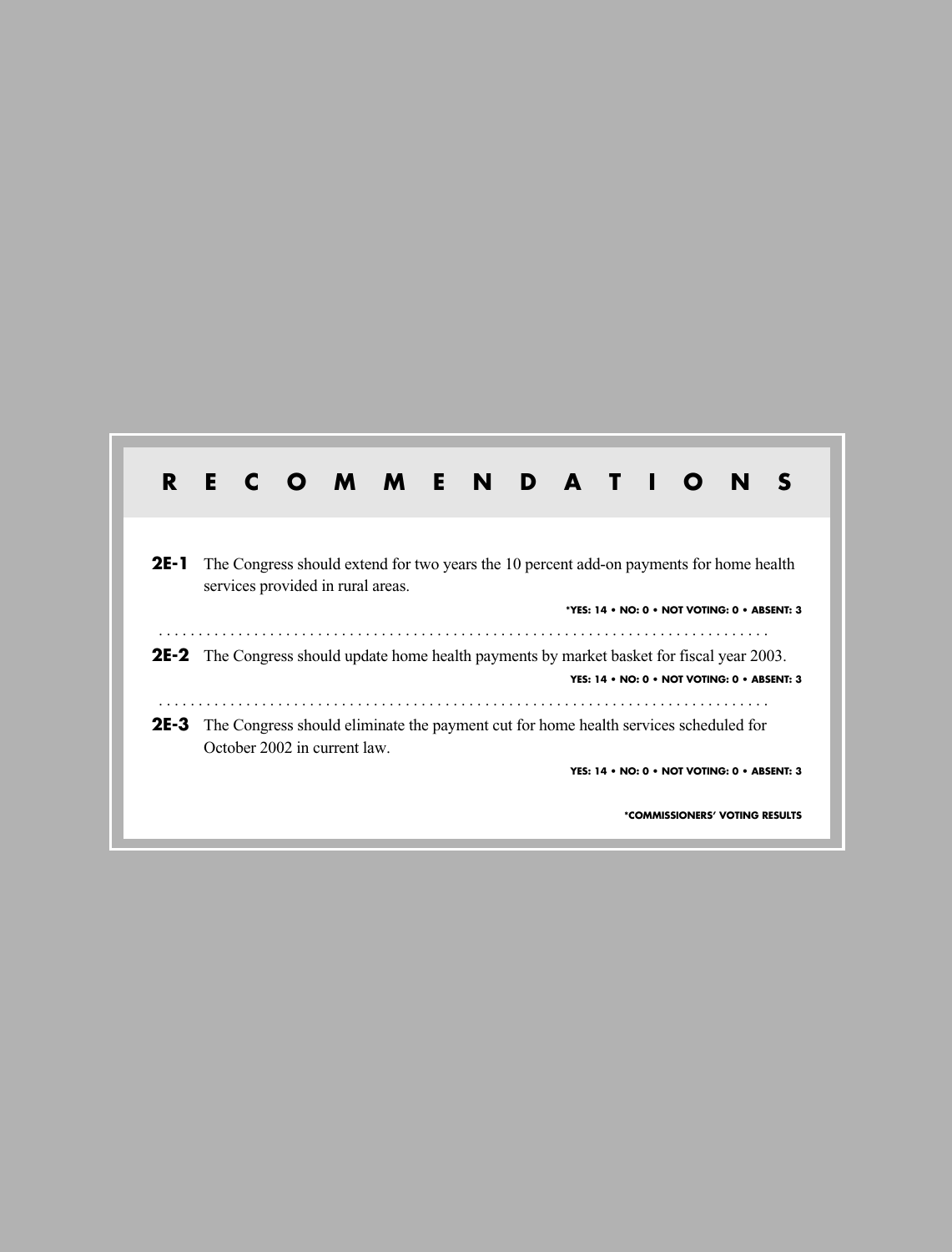# ECTION **SECTION**

## **In this section**

- Assessing payment adequacy
- Accounting for cost changes in the coming year
- Update recommendation

# **Section 2E: Home health services**

The home health sector has experienced many changes in the past decade. Rapid growth in spending and use of services in the early 1990s was followed by changes in the basic structure of the payment system, eligibility for the benefit, and efforts to reduce fraud and abuse. Spending and use of services fell dramatically. Nonetheless, over the past two years more stable market conditions and evidence that beneficiaries do not face difficulties in accessing home health services suggest that current payments are neither too high nor too low. In the absence of evidence of problems with current payments, the Commission supports stabilizing payment policy. To maintain the current relationship of payments and costs, Medicare's payments should increase by market basket—the rate at which we expect costs to grow. In addition, the Congress should eliminate the substantial reduction in the base rate currently scheduled for October 2002 and retain the rural add-on payment for two additional years.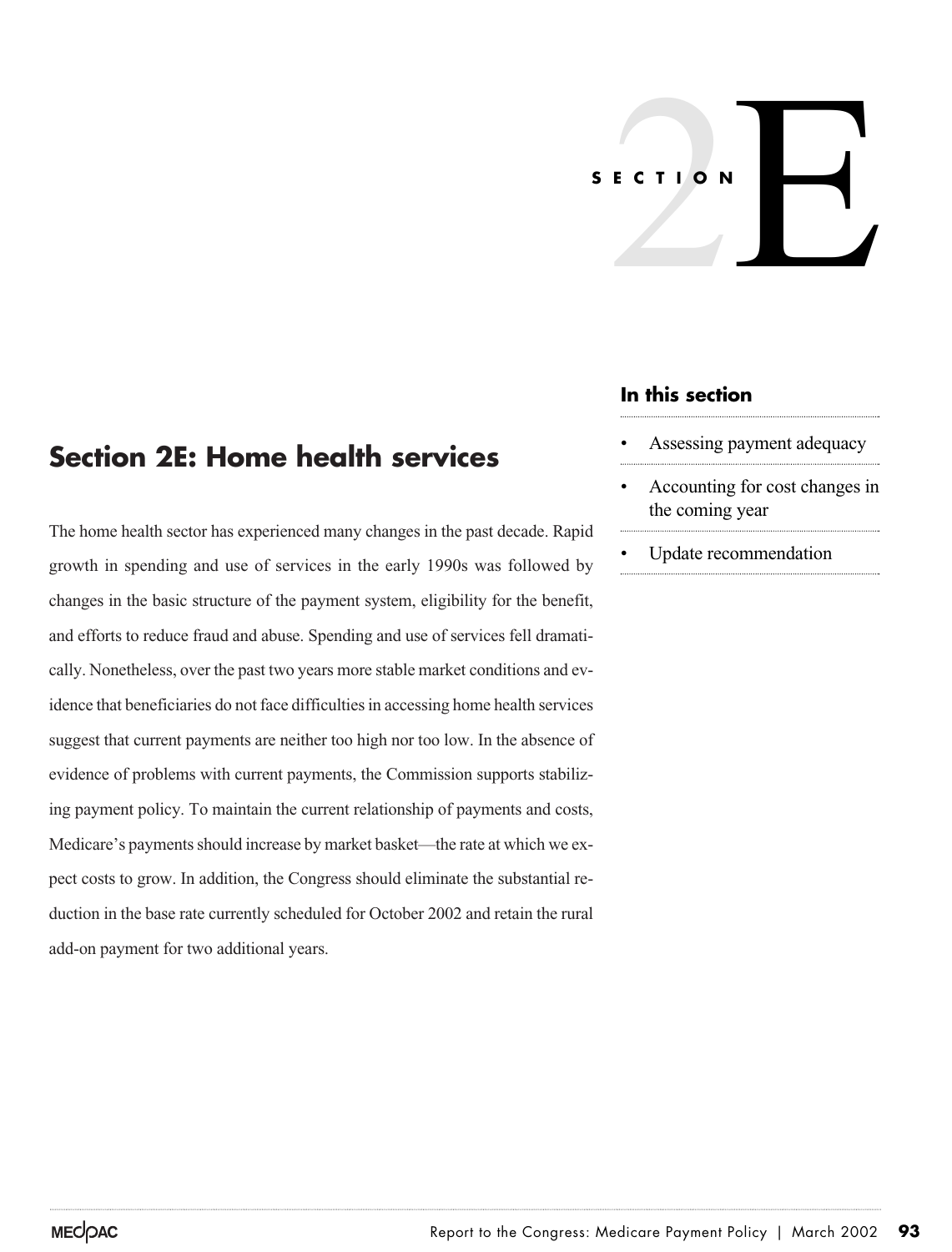Under the prospective payment system (PPS), home health agencies receive payment for 60-day episodes of care. The payment is intended to cover the costs an efficient provider would incur in furnishing skilled nursing, aide service, medical social work, or therapy to homebound beneficiaries in their places of residence. Payments totaled \$9.4 billion in 2000. Neither copayments nor deductibles apply to home health.

The base payment amount for a 60-day episode of care is \$2,274.17 in fiscal year 2002. This amount is adjusted to account for differences in patients' expected resource needs, as reflected by their clinical and functional severity, recent use of other health services, and therapy use. Payment also is adjusted for differences in local market conditions by a version of the hospital wage index. Adjustments for several other special circumstances, such as outliers or episodes with four or fewer visits, can also modify the payment (see Chapter 1, p. 23, for more information).

The current structure of home health payment follows several years of nearconstant change. During the late 1980s and early 1990s, both the proportion of beneficiaries using home health and average number of visits per user increased dramatically (MedPAC 1998). In 1987, the average number of visits per user was 23; by 1997 it had risen to 78. Over the same period, Medicare spending for home health services grew from \$2 billion to \$17 billion. The escalation reflected two factors: a cost-based payment system that provided weak incentives for agencies to limit the volume of services, and a program that was increasingly providing essentially longterm care under what was intended to be a post-acute care benefit.

Escalating costs and growing use of home health services provided a catalyst for policy action. The payment system was changed from a cost-based system to an interim system with stricter payment limits in 1997, then changed again to the prospective payment system in October 2000. Eligibility for the benefit was also modified; some low-intensity, long-term

beneficiaries no longer qualify for a full range of home health services if their only skilled need is the drawing of blood. Finally, Operation Restore Trust and other anti-fraud and abuse initiatives reduced unnecessary care and decreased use by beneficiaries who probably were not eligible for the benefit.

The new payment systems, adjustments to eligibility, and fraud and abuse reduction efforts were intended to reduce spending and redirect the benefit toward briefer, more intense care. Changes in spending and use between 1997 and 1999 demonstrate that these changes had some dramatic effects (McCall et al. 2001):

- Total Medicare spending on home health fell 52 percent;
- The proportion of beneficiaries who used home health fell 20 percent;
- Average visits per user fell 40 percent;
- Average home health length of stay declined; and
- The proportion of therapy visits, a relatively intense service, increased from 10 percent of all visits in the first quarter of 1997 to 18 percent by the last quarter of 1999; and visits by home health aides, a low-intensity service, decreased from 49 percent to 34 percent over the same interval.

The magnitude of the changes since 1997 suggests that the policies implemented thus far have substantially met their goal of reducing home health spending and use. However, frequent changes impair providers' abilities to foresee their own costs and payments and to make decisions about participating in the program. Frequent changes also impair our ability to evaluate the adequacy of current payments by limiting both the data available and our ability to identify and interpret trends.

Given the recent disruptions, the Commission supports stabilizing payment policy. In evaluating the need for a payment update, we assessed the adequacy of current payments and accounted for cost changes next year.

## **Assessing payment adequacy**

We evaluated payment adequacy by considering beneficiaries' access to care and the entry or exit of providers. Recent changes in the payment system and the lack of a clear definition of the benefit limit our ability to use current payments and costs to determine whether payments are too high or too low.

### **Current payments and costs**

Typically, one factor that the Commission uses to evaluate the adequacy of current payments is the ratio of payments to estimated current costs. Current costs are estimated by updating the most recent available data. However, for the home health sector, the most recent available cost reports cover 1999. Those costs were generated before the payment system changed to its current structure. The interim payment system in place in 1999 was very different from the current one. Home health care is likely very different under the current payment system because of incentives for efficiency under the PPS; therefore, the 1999 costs would tell us very little about expenses in 2002 under the PPS. Cost reports from the current payment system are not yet available because programming difficulties at the Centers for Medicare & Medicaid Services (CMS) have delayed the statistical reports upon which providers rely to produce the cost reports.

#### **Product changes**

The PPS replaced the visit as the unit of payment with a new unit, the episode. This change has fundamentally altered the incentives of the payment system and may affect the product that home health agencies provide.

Prior to the PPS, home health agencies were paid per visit according to visit type, such as therapy, nursing, or home health aide. Paying per visit encouraged agencies to provide as many visits as possible as long as their costs were less than the pervisit payment limits for that type of visit.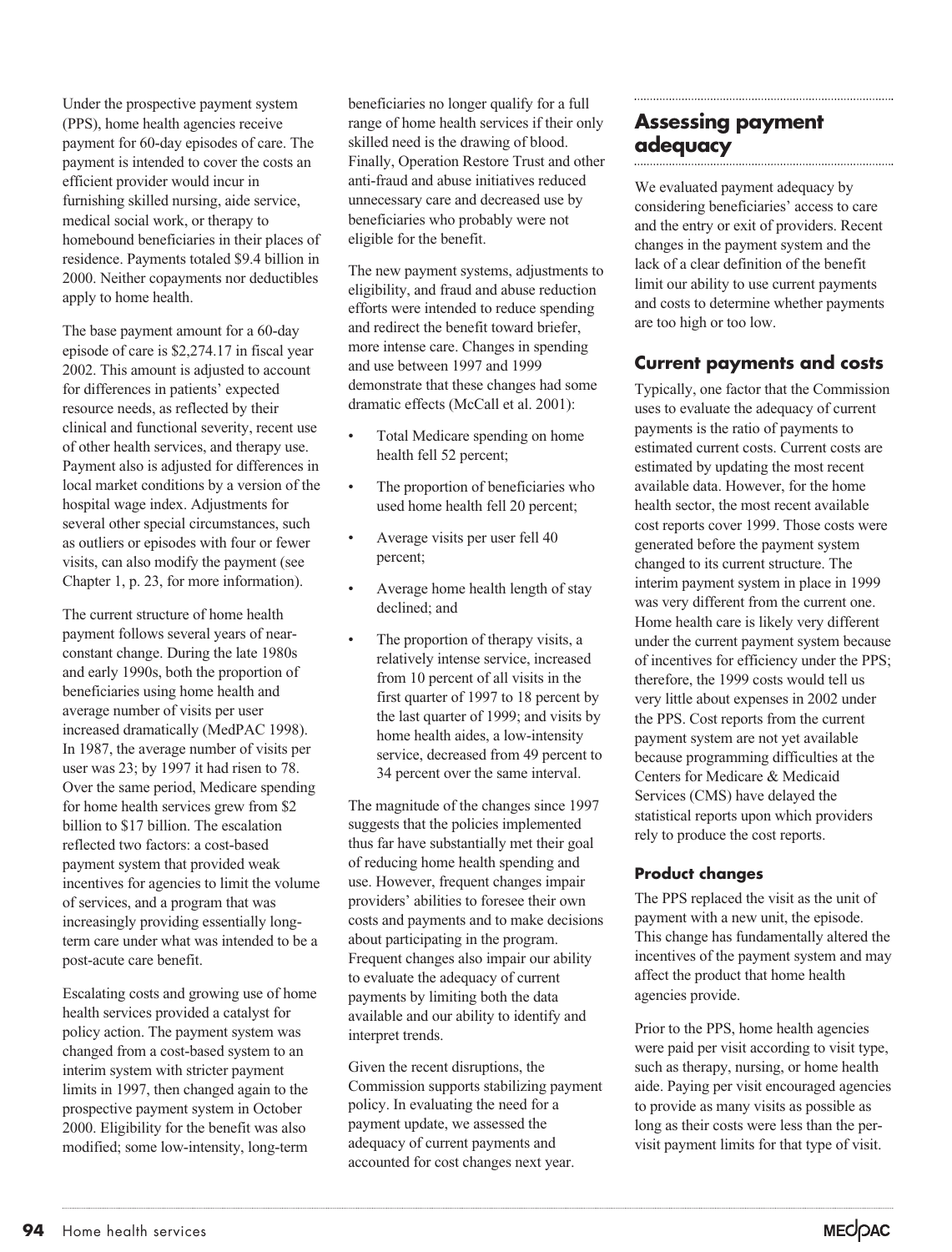This incentive was a catalyst for the rapid growth in the number of visits delivered, and hence in spending, until 1997.

In contrast, because the unit of payment is an episode under the PPS, agencies have the incentive to make at least five visits to qualify for an episode payment<sup>1</sup> but not more, because additional visits will not increase the episode payment. Under the episode payment of the PPS, agencies maximize profit by limiting costs per episode. To the extent that agencies respond to the financial incentives of the new unit of payment, we would expect the home health product to change from short, frequent visits to fewer (perhaps somewhat longer) visits and to include more non-visit services such as telemonitoring. Decreases in the number of visits per beneficiary provide some evidence that this change may be occurring.

#### **Appropriateness of current costs**

Judgment about whether Medicare home health costs are appropriate is limited by lack of a clear definition of the benefit. The absence of clinical practice standards also limits our ability to interpret costs and service use. At present, home health use varies considerably over time and by geographic location, but we do not know whether this variation reflects differences in access, in beneficiaries' health, in the supply of alternatives (such as nursing homes), excessive use or stinting on care, or some other factor.

CMS is pursuing several research projects to develop standards for home health services, including a contract to test whether the volume of home health services is related to outcomes (HCFA 2001). Thus far, the research has not found strong volume-outcome relationships after controlling for patient condition. Another study is developing ways to identify instances when stinting on services has affected the quality of

care. Both studies could lead to standards for the appropriate amount of service.

#### **Relationship of payments to costs**

Although we lack a direct measure of costs, we would expect large discrepancies between payments and costs to be evident in the exit and entry of providers or beneficiaries' access to care. Our analysis of these market indicators provides no compelling evidence that payments are not appropriate.

#### **Entry and exit of providers**

The absence of substantial entry or exit of home health agencies in 2000 or 2001 may suggest that costs and payments are roughly in line with each other. In the past two years, the number of participating agencies has remained stable around 7,000. In 1996, under the cost-based payment system, about three new agencies entered for each exiting agency. During 1999 under the interim payment system, exiting agencies outnumbered entering ones 8 to 1.

Medicare's payments are a key factor influencing agencies' exit and entry, but two factors unrelated to costs and payments may also cause exit or prevent entry. First, agencies must meet Medicare's quality-of-care and financial standards or they can be involuntarily removed from the program. Involuntary exits may be unrelated to costs and payments. Second, some entries to the program may be prevented or delayed by state regulations that limit the number of participating agencies in that state. Finally, the structure of the PPS may favor larger agencies with the ability to average profit and loss over a large and varied patient population, thus creating a barrier to entry for small, start-up agencies in this new system.

A reduction in the number of Medicarecertified agencies does not necessarily indicate a reduction in home health care capacity. Some observers have suggested that having only a small number of agencies per Medicare beneficiary in an area may impair access, but no evidence exists to suggest that the number of agencies is a meaningful measure of access. Despite closures and changes in practice patterns, access generally had not been impaired (GAO 1999). Furthermore, because the home health industry has been experiencing consolidation, the agencies still participating in Medicare may be larger than their predecessors.

#### **Beneficiaries' access to care**

According to the Office of Inspector General (OIG), beneficiaries continue to maintain good access to care (OIG 2001a, OIG 2001b), suggesting that payments are at least adequate to induce agencies to serve Medicare beneficiaries. The OIG surveyed hospital and nursing home discharge planners in early 2001, after the PPS had been in place for about six months. Most discharge planners reported placing beneficiaries in home care without difficulty. Of the few planners who reported difficulties, most were unable to place only a small fraction of discharged beneficiaries.

Until recently, observations on access focused on beneficiaries discharged from a hospital or nursing home. However, this year the OIG also studied beneficiaries admitted to home health care directly from the community. The OIG surveyed physicians, representatives from community services for the elderly, home health agencies, and others about the experience of beneficiaries who did not use the resources of a facility-based discharge planner. Those surveyed reported little difficulty in placing beneficiaries from the community.

#### **Home health in rural areas**

Concerns about access to home health services in rural areas led the Congress to provide an additional 10 percent payment for home health services provided to

<sup>1</sup> Providing four or fewer visits within a 60-day period results in per visit payment based on the visit type (the low utilization payment adjustment, LUPA) instead of the episode payment. Even the higher LUPA payments are much lower than the lowest episode payment.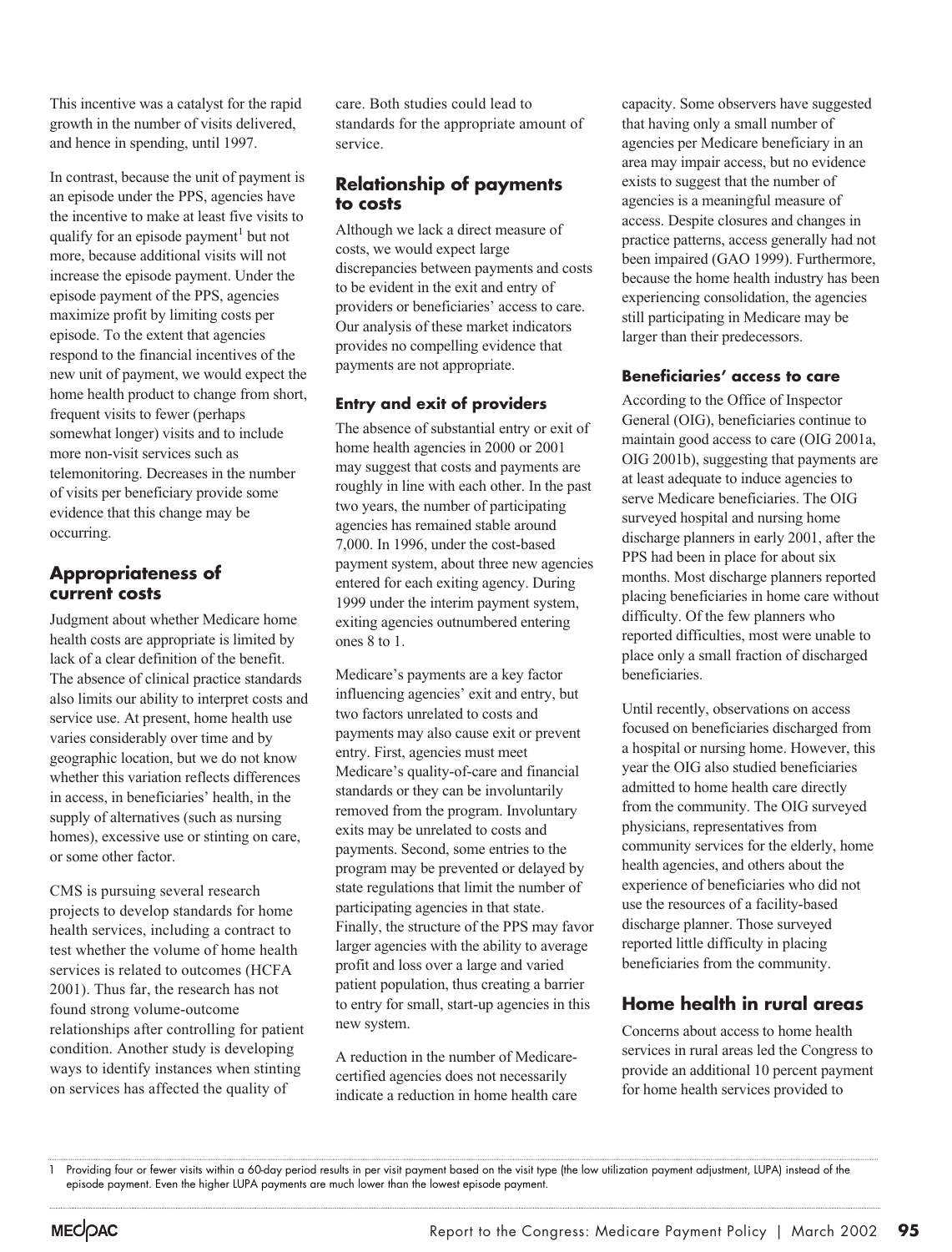beneficiaries living in rural areas.<sup>2</sup> This addition is scheduled to expire in April 2003.

In June 2001, the Commission concluded that the new PPS should work equally well in both urban and rural settings based upon our analysis of the design of the PPS. We found that the unit of payment, the base payment, and the case mix adjustment should work as well in rural as in urban areas. Although the Commission was concerned that costs per patient could be higher in rural areas than in urban because of the small scale of operations, the distances to travel among rural clients, and differences in the use of therapy, our inability to measure costs made it difficult to assess this issue.

As discussed earlier, we have no evidence to suggest that payments are not adequate for home health generally. Our information about rural home health specifically is mixed. On one hand, two market indicators (McCall et al. 2001) suggest that continuing the add-on may be appropriate. The proportion of beneficiaries using home health declined significantly more rapidly between 1997 and 1999 in rural areas (–26 percent) than it did in urban areas (–19 percent). Also, rural areas lost a larger proportion of their agencies than urban areas. On the other hand, OIG's finding that discharge planners at urban and rural hospitals were able to place Medicare beneficiaries in home health at similar rates does not support the argument that special treatment for rural areas is necessary (OIG 2001b).

Given the mixed evidence, it may be appropriate to continue the add-on payment until additional data become available to make a more accurate evaluation. In the interim, the Commission makes the following recommendation:

#### **RECOMMENDATION 2E-1**

**The Congress should extend for two years the 10 percent add-on payments for home health services provided in rural areas.**

Services for beneficiaries in rural areas were recently in sharp decline and a higher proportion of rural agencies than urban agencies closed. Although we have no evidence to suggest that access to care in rural areas is impaired with rural payments at their current level, we do not know if that would persist without the rural add-on.

# **Accounting for cost changes in the coming year**

In addition to accounting for the adequacy of current payments, a payment update for home health services should account for changes in costs in the coming year. To account for changes in the cost of inputs, the Commission's update framework begins with the forecasted increase in the indicator for price change—in this case the home health market basket. Unless we believe some factor would cause costs to rise more or less quickly than input prices, we expect the market basket to capture the changes in costs for the coming year.

Home health agencies may have decreased their costs following the implementation of the PPS. However, the same data shortfall that limited our ability to estimate current costs also limits our ability to estimate changes in costs over the coming year.

Our analysis of the components of the PPS suggests that agencies that were paid a prospective amount per episode have an incentive to lower their costs per episode. In 1996, CMS conducted a demonstration to test the effects of the PPS's incentives on the cost of home health care services

(Cheh and Trenholm 1999). Treatmentgroup agencies were paid a lump sum for 120-day episodes of care. Control groups enrolled in the demonstration for comparison were paid per visit. In this demonstration, prospectively paid agencies significantly decreased the number of visits per episode, compared with the control group. Though the prospectively paid agencies' costs per visit increased, the net effect was that costs per episode were lower for the treatment group than for the control group.

Though both our analysis of the components of the PPS and CMS's demonstration suggest that agencies will decrease their costs, we cannot conclude that costs will grow more slowly than input prices in the coming year for two reasons. First, we do not have evidence that cost decreases have definitely occurred. Though preliminary evidence suggests that the number of visits per episode has decreased $3$  and decreasing visits per episode could lead to decreased costs per episode, the decrease could be offset by rising costs per visit. Without data on the costs per visit, we cannot conclude that declining visits per episode implies a proportionate decline in costs per episode. Second, we do not know when any cost decreases occurred or whether there are more to come. The PPS will have been in place for two years by the time the Commission's update recommendation is implemented. If the efficiencies have already been realized, then costs in fiscal year 2003 may indeed rise at the same rate as the price of inputs.

# **Update recommendation**

The numerous recent changes, the immaturity of the current system, the lack of standards by which to judge the appropriateness of service use, and uncertainty regarding both appropriate costs and the likely changes in costs all

2 Under the legislation, rural beneficiaries are those who reside outside a metropolitan statistical area.

<sup>3</sup> In an episode database developed by CMS when it created the PPS, CMS estimated that the average number of visits per episode was 31 in 1997 and 27 in 1998. Findings somewhat better than anecdote but less reliable than a scientifically drawn and analyzed sample of claims and agencies suggest that the average number of visits per episode was fewer than 20 during the first three quarters of the PPS (October 2000 through June 2001).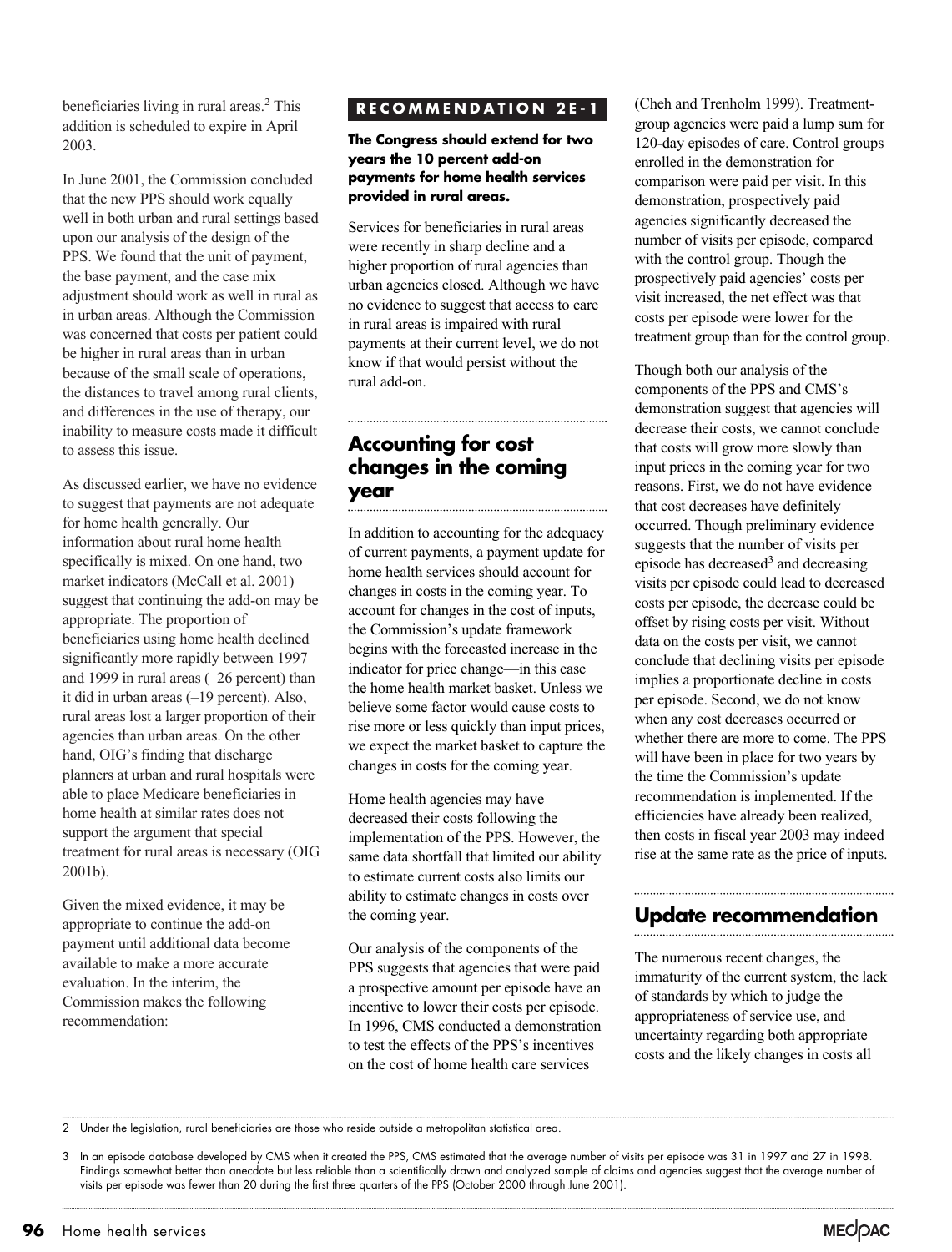caution against substantial payment changes for this sector. Instead, the Commission supports a period of stability for payments for home health and makes the following two recommendations for minimizing disruptions to the system.

#### **RECOMMENDATION 2E-2**

**The Congress should update home health payments by market basket for fiscal year 2003.**

#### **RECOMMENDATION 2E-3**

**The Congress should eliminate the payment cut for home heath services scheduled for October 2002 in current law.**

Our recommendation for a full market basket update is based on two conclusions. First, we do not have evidence that payments for home health are inappropriate, whether too high or too low. Second, we have no evidence to suggest that costs will not grow at the same rate as input prices. In the absence of such evidence, we conclude that a full market basket update is appropriate.

Under current law, a substantial change to the system is imminent. The so-called 15 percent cut in home health payments, currently scheduled for October 2002, would be the last phase of the process begun in legislation in 1997 to reduce spending on home health services. Substantial reductions in spending and use have already occurred, however, and implementing the cut does not appear to be necessary to achieve the goals of the legislation.

Postponing the cut would prolong the uncertainty about payment rates. The uncertainty comes both because providers do not know when the cut will actually be implemented and because it is not clear

how large the cut would actually be. The scheduled reduction would not necessarily cut the payment rate by 15 percent. Instead, the reduction would be computed in such a manner so that the total amounts payable in fiscal year 2003 would be equal to the amount that would have been paid had the interim payment system remained in effect with its limits 15 percent lower than they were in 2000. Thus, the size of the cut depends upon the difference between the projected spending under the interim payment system and the projected spending under the PPS.

In addition, future adjustments to the system can be achieved through annual evaluations of payment adequacy, although without clinical standards or a clear definition of the benefit it will be difficult to know whether we have achieved the long-term goal of buying the right services at the right price.  $\blacksquare$